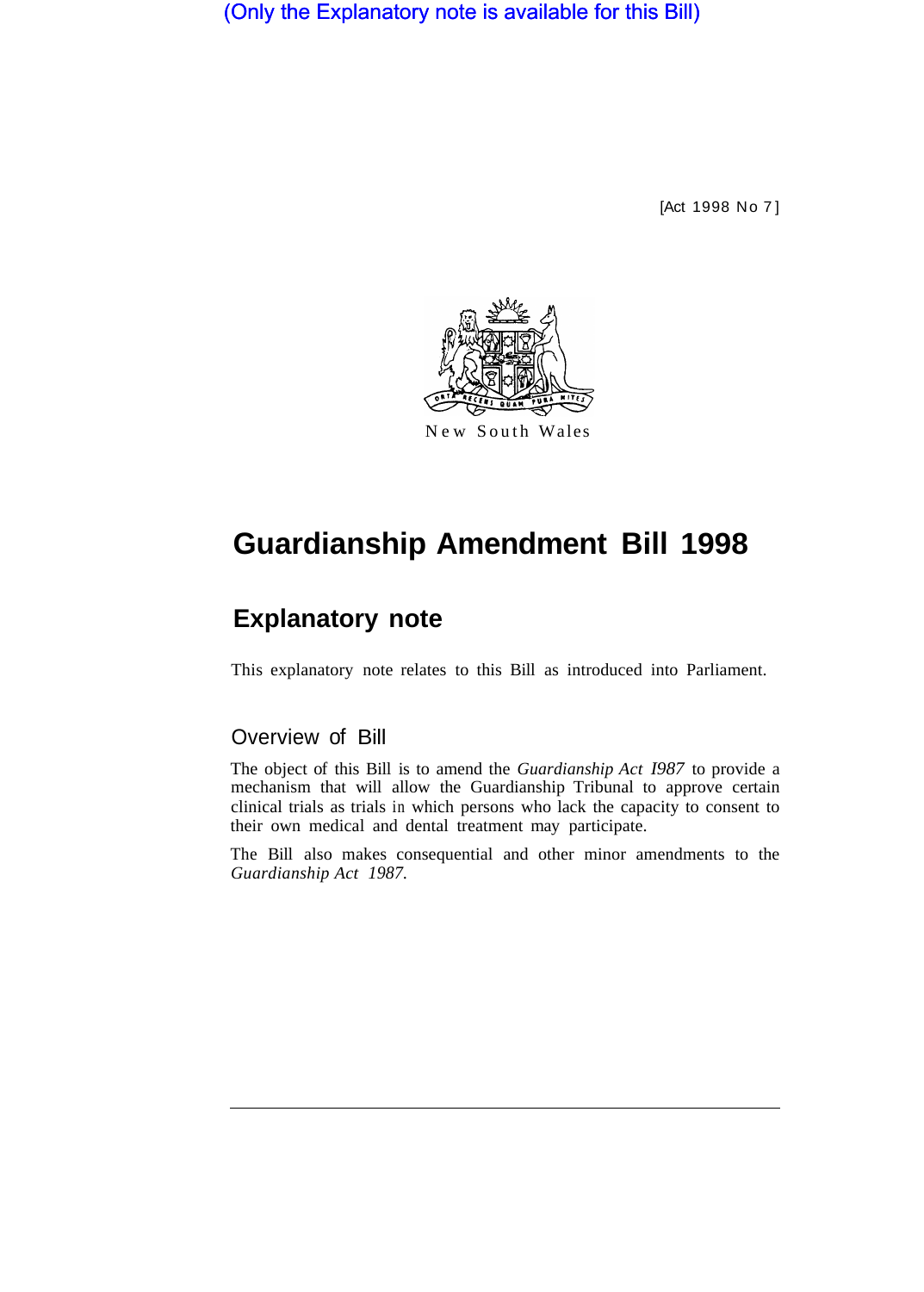Guardianship Amendment Bill 1998 [Act 1998 No 7]

Explanatory note

#### Outline of provisions

**Clause 1** sets out the name (also called the short title) of the proposed Act.

**Clause 2** provides for the commencement of the proposed Act on a day or days to be appointed by proclamation.

**Clause 3** is a formal provision giving effect to the amendments to the *Guardianship Act 1987* set out in Schedule 1.

#### **Schedule 1 Amendments**

**Schedule 1[l]** replaces a phrase in section 6M of the *Guardianship Act 1987*  (the Act) so as to make the terminology of that section consistent with other provisions of the Act.

**Schedule 1 [2]** amends section 32 (which specifies the objects of Part 5 (Medical and dental treatment) of the Act) so as to bring the participation in clinical trials of patients to whom that Part applies within its ambit.

**Schedule 1 [3]** inserts a definition of *clinical trial* in section 33 (1) of the Act for the purposes of Part 5.

**Schedule 1 [5]** amends the definition of *medical or dental treatment* in section 33 (1) of the Act to make it clear that such treatment in the course of a clinical trial includes the giving of placebos to some of the participants in the trial.

**Schedule 1 [4], [6]** and **[7]** amend the definitions of *major treatment, minor treatment* and *special treatment,* respectively, in section 33 (l) of the Act to make it clear that treatment in the course of a clinical trial does not fall within any of those definitions.

Section 35 of the Act makes it an offence for a person to carry out medical or dental treatment on a patient to whom Part 5 applies unless the treatment is authorised as provided by that section. **Schedule 1 [8]** ensures that the relevant penalty for the offence (imprisonment for *7* years—the same penalty as for carrying out unauthorised *special treatment* on such a patient) is provided for the offence of carrying out unauthorised treatment in the course of a clinical trial on such a patient.

**Schedule 1 [9]** inserts a new Division 4A (proposed sections 45AA and 45AB) in Part *5* of the Act. Proposed section 45AA empowers the Guardianship Tribunal (the Tribunal) to approve certain clinical trials as trials in which patients to whom Part *5* applies may participate. Such an approval